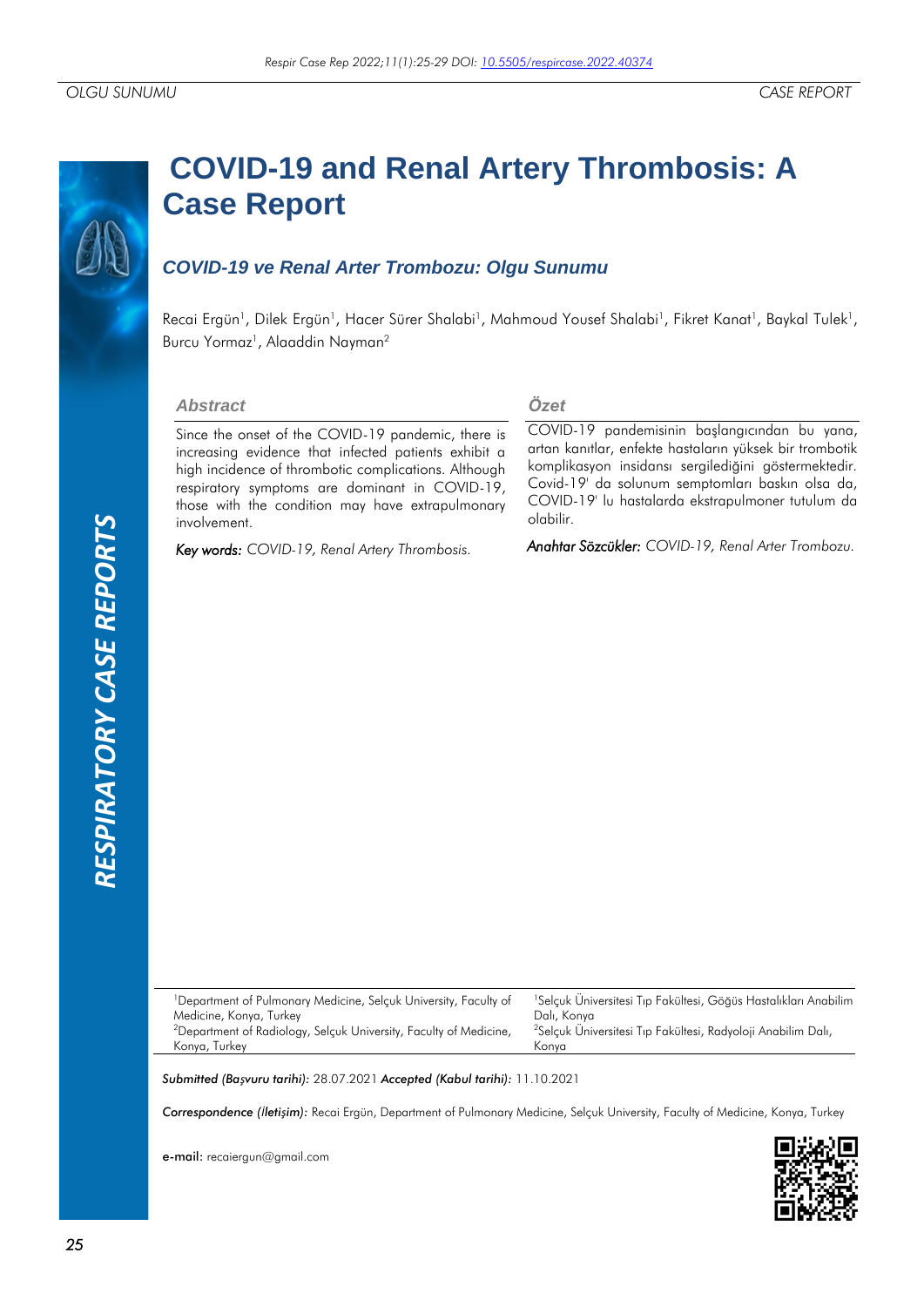The novel coronavirus disease (COVID-19) is a serious, life-threatening disease that first appeared in Wuhan, China, and the can present with high fever and shortness of breath. Due to its global reach, it was defined as a pandemic on March 11, 2020 (1). Although respiratory symptoms are predominant, patients with COVID-19 may also have extrapulmonary involvement. COVID-19 may predispose to both venous and arterial thromboembolic disease due to excessive inflammation, hypoxia, immobilization and disseminated intravascular coagulation (DIC)  $(2)$ .

A rare condition seen in patients with prothrombotic states is renal artery thrombosis (3). We present here the case of a 48-year-old male patient with a medical history of Chronic Obstructive Pulmonary Disease (COPD), Diabetes Mellitus (DM) and Hyperlipiemia (HPL) who was admitted to hospital with complaints of fever, cough, shortness of breath, and diagnosed with renal artery thrombosis due to COVID-19. We believe this case will contribute to the body of literature of extra-pulmonary involvement due to COVID-19, which has so far been reported in only limited numbers in literature.

### CASE

A 48-year-old male patient who presented with sudden onset of shortness of breath, cough and fever provided a positive COVID-19 Polymerase Chain Reaction (PCR) test, and was started on antiviral (favipravir 2x1600 mg loading, 2x600 mg maintenance) treatment. After no improvement in symptoms was observed, despite the antiviral treatment, he was admitted to our clinic on the 7th day of symptom onset. The patient had a history of COPD, DM and HPL, and of smoking 15 packs/year. The patient was using Gliclazide, Metformin hydrochloride, Fenofibrate and Pitavastatin, which do not constitute a risk factor for thrombosis. Upon admission, the patient was in a good general condition, conscious, cooperative and oriented, and with a blood pressure of 130/ 80 mmHg, heart rate of 85/ min, respiratory rate of 15/ min and 95% pulse oxygen saturation in room air.

Respiratory system and other system examinations were normal, and biochemical and hematological parameters were normal at the time of admission, aside from mild lymphopenia (600/ mm<sup>3</sup>) and high infection markers (CRP: 49.6 mg/L). D-Dimer: 552 ng/ml and interleukin 6: 28.54 pq/ml were detected (Table 1). Thoracic Tomography (CT) revealed diffuse peripheral ground-glass areas that were more prominent in the lower lobes of both lungs (Figure 1). The patient, who was clinically and radiologically accepted as having COVID-19 pneumonia, was hospitalized and started on methyl prednisolone 80 mg and Enoxaparin sodium dose 1mg/kg 1x1 treatment. Nonspecific antibiotic therapy (piperacillin/tazobactam 3x 4.5 g and moxifloxacin 400 mg 1x1) and immune plasma were administered twice, 48 hours apart, in line with local guidelines. On the sixth day of hospitalization, the patient developed uninterrupted abdominal pain that started as left flank pain and spread throughout the abdomen. There was no change in urination and anuriaoliguria was not defined. An abdominal examination revealed severe diffuse nonspecific abdominal tenderness, no cost-vertebral angle tenderness, no defense and no rebound, and there was no compatibility with acute abdomen.

The patient's laboratory values were urea: 45 mg/dl, creatinine: 0.77 mg/dl, CRP: 12 mg/L and Procalcitonin: 0.07 ug/L. Abdominal CT Angiography was performed in patient. Large-scale parenchyma was observed in the upper left upper-middle and lower pole, along with regulating areas (Figure 2). Arterial phase images; occlusions in the distal branches of the left renal artery were not noticeable (Figure 3). Other diagnoses suggested thrombosis were excluded in the patient, and the condition was considered as renal artery thrombosis caused by coronavirus disease 2019 (COVID-19).

In consultation with Urology and Cardiovascular Surgery, the dose of Enoxaparin Sodium was increased to 1mg/kg 2x1. No emergency intervention was considered. The patient, who was followed up in the service, was discharged on the 13th day of hospitalization as his complaints had regressed.



*Figure 1: Peripheral ground-glass areas, crazy paving view and cystic appearance in both lungs*



**Figure 1:** Axial (a) and coronal (b) contrast-enhanced CT images show*ing the infarct areas in the left kidney (arrows)*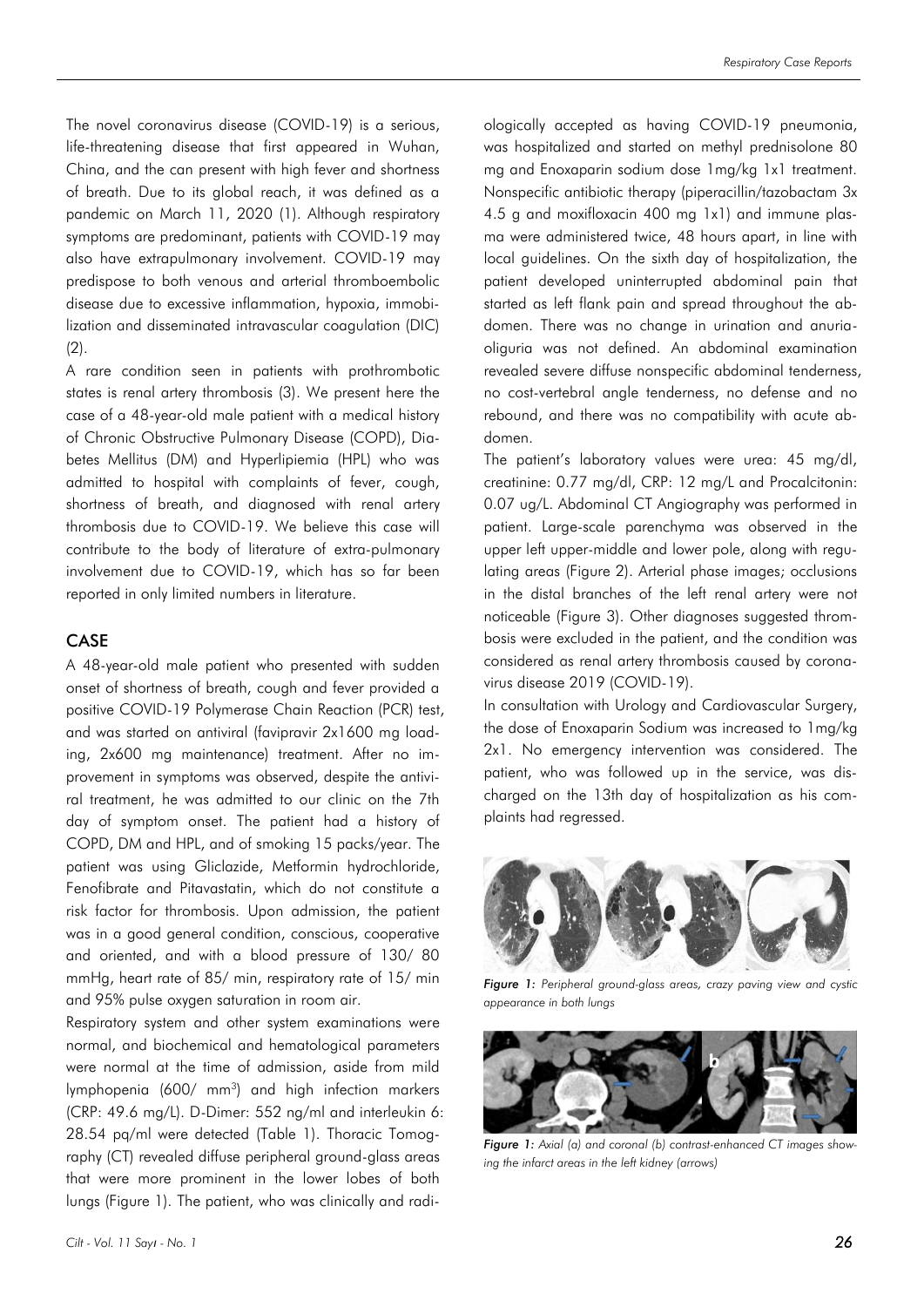

*Figure 3: In the segmental arteries of the left kidney, a pruned tree view (arrow) can be seen in the CT angiography image created using the volume rendering technique*

### **DISCUSSION**

As we continue to learn more about the COVID-19 virus and examine the clinical outcomes of infected patients, our knowledge of its complications will improve, allowing us to prepare for their onset. To date, thrombotic complications in patients infected with COVID-19 have been reported, including pulmonary embolism, deep vein thrombosis and catheter-related thrombosis, as well as arterial ischemic strokes (2).

Pulmonary embolism is the most common thrombotic event, while abdominal visceral infarctions have been newly defined (2).

Renal infarction is very rare, with an incidence in the general population of around 0.1–1.4% (4). It is now known that COVID-19 may predispose patients to thrombotic disease in both venous and arterial circulation due to excessive inflammation, platelet activation, endothelial dysfunction and stasis. This picture has been reported to be caused by the inflammatory storm during and after infection (5). The diagnosis of thrombotic complications, however, is very difficult, and the risk is high, especially in patients followed in the intensive care unit due to COVID-19 (2). We present this case due to the rarity of the renal artery thrombosis that developed in our patient with COVID-19 pneumonia as a thrombotic event. Renal artery thrombosis can cause acute symptoms and that can be confused with nephrolithiasis. Our patient had no symptoms other than abdominal pain. Although renal dysfunction and cases requiring dialysis have been reported in literature, renal function was preserved in our case (6). Therefore, in the event of unexplained abdominal pain, even if kidney function is not impaired, abdominal organ infarcts, especially renal arteries, and abdominal arterial thrombosis should be considered.

The detection of acute renal infarction is often delayed or overlooked due to both the rarity of the disease and its nonspecific clinical presentation. Patients with acute renal infarction often present with acute unilateral flank or abdominal pain, suggestive of other more common diseases such as urolithiasis, abdominal disease, lumbago and even myocardial infarction (7). Furthermore, neither risk factors nor laboratory studies with clinically acceptable specificity for acute renal infarction are available. Early imaging (computed tomography or magnetic resonance imaging) facilitates early diagnosis and treatment in patients with high clinical suspicion (7).

Hypercoagulation, when associated with COVID-19, is thought to be associated with widespread endothelial inflammation, increased procoagulant factors such as factor VIII, Von Willebrand factor, fibrinogen and cytokine storm (8). In our patient, the inflammatory markers associated with COVID-19 (fibrinogen: 730mg/dL, C-reactive protein 125 mg/L, interleukin-6: 28 pg/mL and procalcitonin: 0.19 ug/L, D-dimer: 1581 ng/ml, ferritin: 346.1 ng/ml) were elevated, and possibly caused microvascular thrombosis. High fibrinogen levels (>700mg/dL) make patients more resistant to anticoagulant agents, and have also been shown to increase the risk of thrombosis and decrease the effectiveness of prophylactic dose heparin agents (7). The high fibrinogen levels in our patient support this finding.

This case demonstrates that COVID-19 predisposes patients to hypercoagulation, and suggests that multiple organ failure and death may occur due to thromboembolism. This case contributes to the body of literature on the extrapulmonary complications of COVID-19. Clinicians should consider the possibility of renal infarction development in patients with COVID-19 with complaints of acute abdominal pain. We believe it would be beneficial to raise awareness of the possibility of extrapulmonary thrombosis in patients diagnosed with COVID-19.

The treatment and prevention of thrombotic events in COVID-19 are controversial. The current standard approach is thromboprophylaxis for every hospitalized patient with doses of heparin or LMWH. The average duration of treatment with low molecular weight heparin (LMWH) is 3 weeks.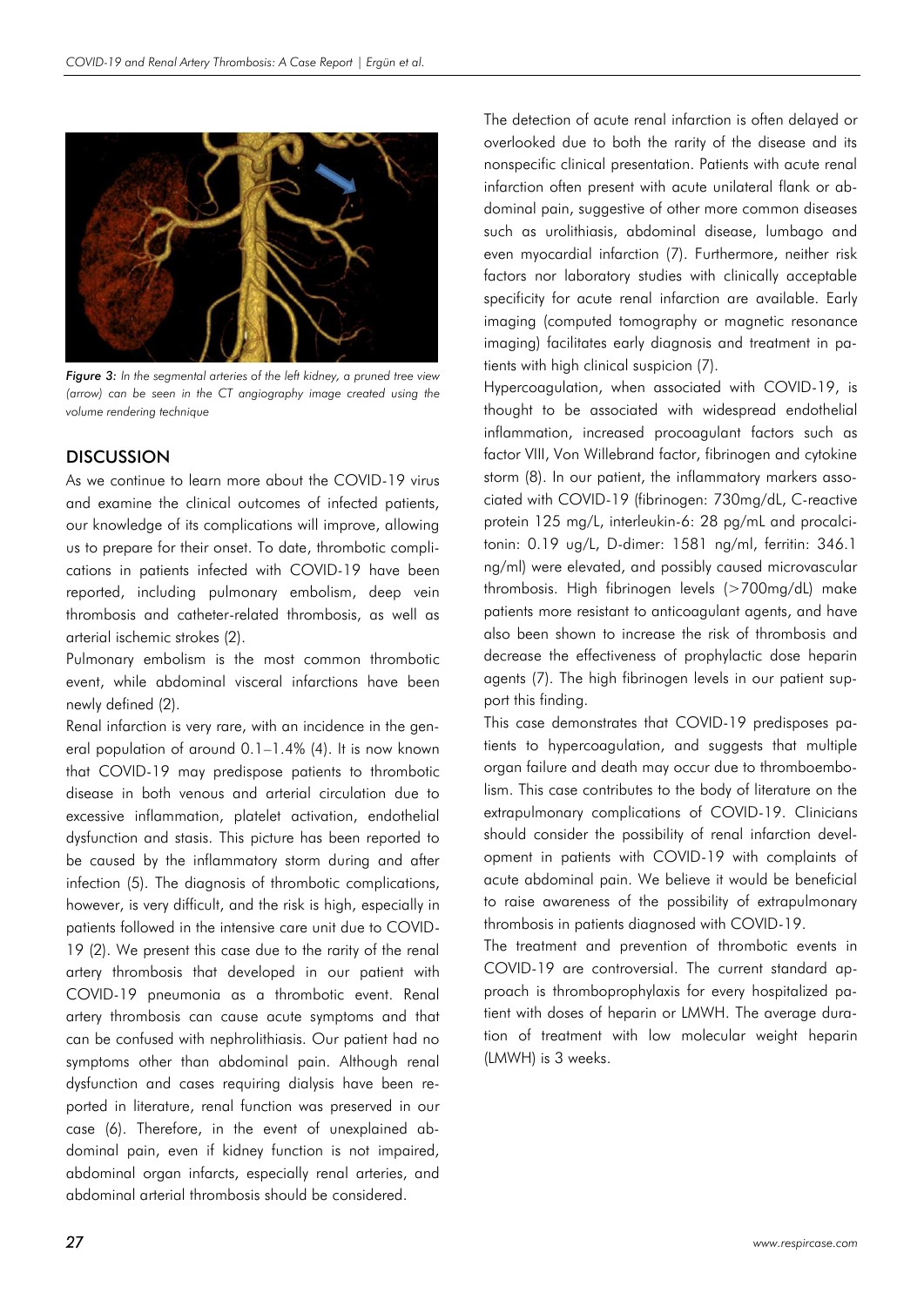| Variable      | Admission | 6 <sup>th</sup> Day | 8 <sup>th</sup> Day | Discharge | Reference Range             |
|---------------|-----------|---------------------|---------------------|-----------|-----------------------------|
| D-Dimer       | 552       | 863                 | 1581                | 912       | $0-500$ ng/ml               |
| Fibrinogen    | 565       | 730                 | 562                 | 425       | 200-400mg/dl                |
| Urea          | 20        | 45                  | 46                  | 51        | $(17-43 \text{ mg/d})$      |
| Creatinine    | 0.63      | 0.77                | 1.13                | 0.98      | $(0,67-1,17 \text{ mg/dl})$ |
| Ferritin      | 231.8     | 297                 | 346.1               | 239.9     | 11-306ng/ml                 |
| <b>LDH</b>    |           |                     |                     |           | 126-222mg/dl                |
| $IL-6$        | 28,54     |                     | 57,30               |           | $0,5-6,4pg/ml$              |
| <b>CRP</b>    | 49,6      | 12                  | 125                 | 9         | $0-8$ mg/l                  |
| Procalcitonin | 0,05      | 0,07                | 0,19                | 0,06      | $0-0.5$ ug/l                |
| Fibrinogen    | 565       | 730                 | 562                 | 425       | 200-400mg/dl                |

*Table 1: Laboratory data of the patient*

In conclusion, clinicians should have a low threshold to suspect a diagnosis of thromboembolism/ infarction in the abdominal visceral region if a patient with COVID infection develops abdominal pain.

Further studies are needed to evaluate whether renal infarctions play a role in acute kidney injury (AKI), and whether prophylactic anticoagulation can benefit kidney outcomes.

### CONFLICTS OF INTEREST

None declared.

### AUTHOR CONTRIBUTIONS

Concept - R.E., D.E., H.S.S., M.Y.S., F.K., B.T., B.Y., A.N.; Planning and Design - R.E., D.E., H.S.S., M.Y.S., F.K., B.T., B.Y., A.N.; Supervision - R.E., D.E., H.S.S., M.Y.S., F.K., B.T., B.Y., A.N.; Funding - R.E., D.E., H.S.S., M.Y.S., F.K., B.T., B.Y., A.N.; Materials - R.E., D.E., H.S.S.; Data Collection and/or Processing - F.K., M.Y.S., R.E.; Analysis and/or Interpretation - R.E., D.E., B.T., H.S.S.; Literature Review - R.E., D.E.; Writing - R.E., M.Y.S., H.S.S.; Critical Review - R.E., D.E., F.K.

### YAZAR KATKILARI

Fikir - R.E., D.E., H.S.S., M.Y.S., F.K., B.T., B.Y., A.N.; Tasarım ve Dizayn - R.E., D.E., H.S.S., M.Y.S., F.K., B.T., B.Y., A.N.; Denetleme - R.E., D.E., H.S.S., M.Y.S., F.K., B.T., B.Y., A.N.; Kaynaklar - R.E., D.E., H.S.S., M.Y.S., F.K., B.T., B.Y., A.N.; Malzemeler - R.E., D.E., H.S.S.; Veri Toplama ve/veya İşleme - F.K., M.Y.S., R.E.; Analiz ve/veya Yorum - R.E., D.E., B.T., H.S.S.; Literatür Tara**REFERENCES** 

Eleştirel İnceleme - R.E., D.E., F.K.

1. Adil MT, Rahman R, Whitelaw D, Jain V, Al-Taan O, Rashid F, et al. SARS-CoV-2 and the pandemic of COVID-19. Postgrad Med J 2021; 97:110-6. [\[CrossRef\]](https://doi.org/10.1136/postgradmedj-2020-138386)

ması - R.E., D.E.; Yazıyı Yazan - R.E., M.Y.S., H.S.S.;

- 2. Klok FA, Kruip MJHA, van der Meer NJM, Arbous MS, Gommers DAMPJ, Kant KM, et al. Incidence of thrombotic complications in critically ill ICU patients with COVID-19. Thromb Res. 2020; 191:145-7. [\[CrossRef\]](https://doi.org/10.1016/j.thromres.2020.04.013)
- 3. El Shamy O, Munoz-Casablanca N, Coca S, Sharma S, Lookstein R, Uribarri J. Bilateral renal artery thrombosis in a patient with COVID-19. Kidney Med 2021; 3:116-9. [\[CrossRef\]](https://doi.org/10.1016/j.xkme.2020.07.010)
- 4. Ramanathan M, Chueng T, Fernandez E, Gonzales-Zamora J. Concomitant renal and splenic infarction as a complication of COVID-19: a case report and literature review. Infez Med 2020; 28:611-5.
- 5. Deshmukh S, Upadhyay K, Kulkarni A, Deshpande S, Purohit R, Kulkarni M. Renal artery thrombosis: A post COVID-19 sequel. J Adv Res Med 2020; 7:22-4. [\[CrossRef\]](https://doi.org/10.24321/2349.7181.202009)
- 6. Boui M, Hammoune N, Slioui B, Bellasri S, Ben Elhend S, Zouaki Z, et al. Concomitant acute pulmonary embolism, intracardiac thrombus and renal artery thrombosis in COVID-19 patient Thrombosis Update 2021; 3:100042. [\[CrossRef\]](https://doi.org/10.1016/j.tru.2021.100042)
- 7. Barrett CD, Moore HB, Yaffe MB, Moore EE. ISTH interim guidance on recognition and management of coagulopathy in COVID-19: A comment. J Thromb Haemost 2020; 18:2060-3. [\[CrossRef\]](https://doi.org/10.1111/jth.14860)